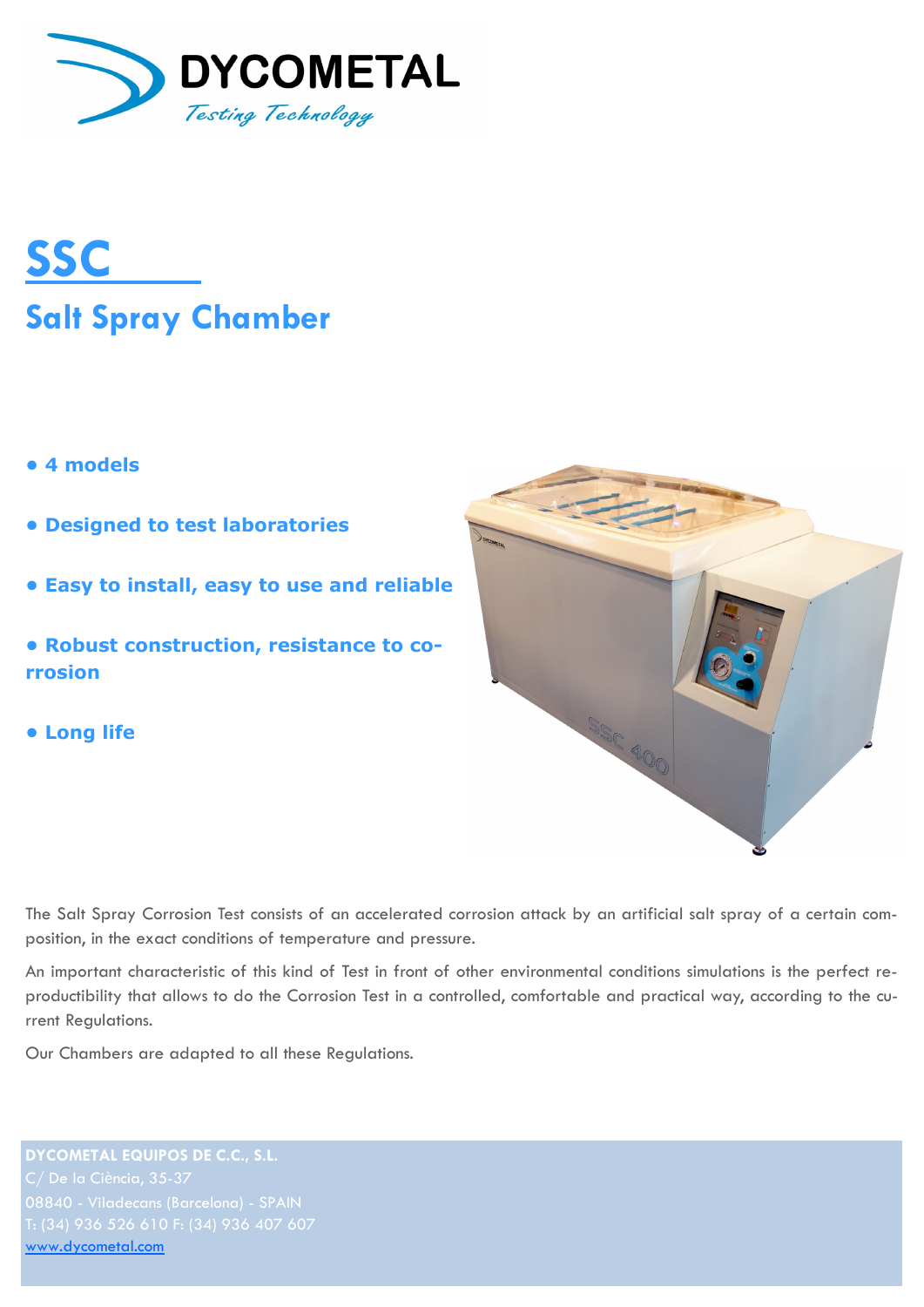#### **Construction**

• The chambers are made of AISI 304 (18/8) Stainless Steel Sheet on a AISI 304 (18/8) stainless steel tube structure. It is painted with oven-dried acrylic light gray RAL-9010.

• Indoor test tank made up of only one piece on glass fiber and polyster's resin, conformed on mould and totally invulnerable to the salt spray atmosphere.

• Heating resistances injected to the tank, to ensure a big uniformity in the dispersion of the heat.

• Undeformable top cover, made up of 7 mm transparent methacrylate. Its shape of roof of a double slope with 30º inclination by side makes the condensed drops slide in a natural way to the indoor walls avoiding the dripping on the samples. The cover has a handle that allows an easy and comfortable opening, considering its reduced weight, without the need of auxiliary tools or equipments

• Tight closure of the top cover.

• Indoor support on the walls of the indoor tank (rack shaped) to hang the sample holder bars.

#### **Atomizer Sytem**

tion.

• New spray made of methacrylate, with improved guarantees of operation.

•New powering system of the saline solution by means of pump pulse, adjustable rate, adjusted for condensate collec-

In addition, the new conduit system, made of methacrylate, greatly improves the spraying and subsequent expansion of saline flow.

• Cleaning System at the end of the test circuit by means of air valve (bleeder system).





**DYCOMETAL EQUIPOS DE C.C., S.L.** [www.dycometal.com](http://www.dycometal.com/)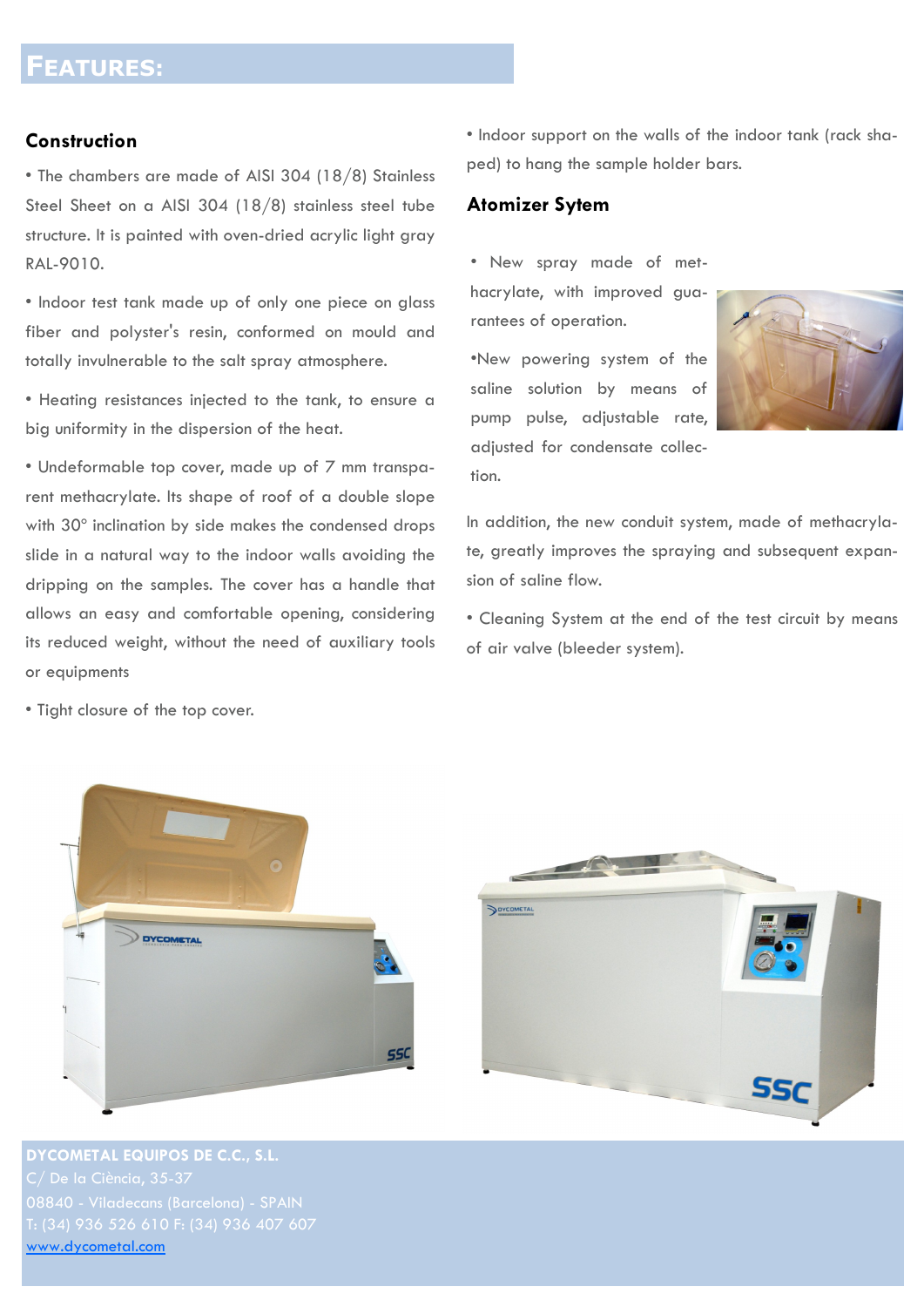### **Control**

.

All the Control and Regulation Systems are together in the new screen printed control panel, ergonomically located on the front right.

- Electronic Regulator of the tank temperature
- PLC with automatic functions:



1. Run / Stop of the equipment.

2. Temperature Control of the boiler humidification.

3. Programmable Time Trial, with automatic stop once the test is passed.

4. Hours Counter, total (the lifespan of the Chamber) and partial (duration of the performed test).

5. Manual cleaning of the sprayer.

6. Current state of the Chamber.

• Temperature Measurement in the Interior of the enclosure by Ohm Resistance thermometer PT-100., DIN Class A. • Temperature measurement in the tank RTD Humidifier by PTC.

• Security System with independent thermostat adjustable

### **Standards**

- **ISO 9227.**
- **ASTM B117.**
- **ASTM G85 annex A1.**
- **DIN 50021.**
	- **o Standard salt spray (DIN-50021-SS).**
	- **o Acetic salt spray (DIN-50021-ESS).**
	- **o Copper acetic salt spray (DIN-50021-CASS).**
- **AFNOR X 41-002.**
- **AFNOR A05-109.**
- **MIL-STD 810 método 509.4.**
- **MIL-STD 202.**
- **IEC 60068-2-11 Part 2**
- **BS 3900 Part F12, BS 7479, BS EN ISO 7253.**
- **VG 95 210 method 101C.**
- **50180 method A1, A2, A3.**
- **GM 4465P.**
- **JIS H 8502 Method 1,2,3.**
- **D17 1058.**

### **Worksapce**

The cover has a transparent design, to allow viewing of the interior of the chamber.

The chamber seal is produced by water seal to prevent escape of saline fog during operation.

The interior of the camera has movable sample holder and slots for support during the test samples. For samples bigger or heavier, an independent platform can be put, which is located at the base of the chamber optionally



**DYCOMETAL EQUIPOS DE C.C., S.L.** [www.dycometal.com](http://www.dycometal.com/)